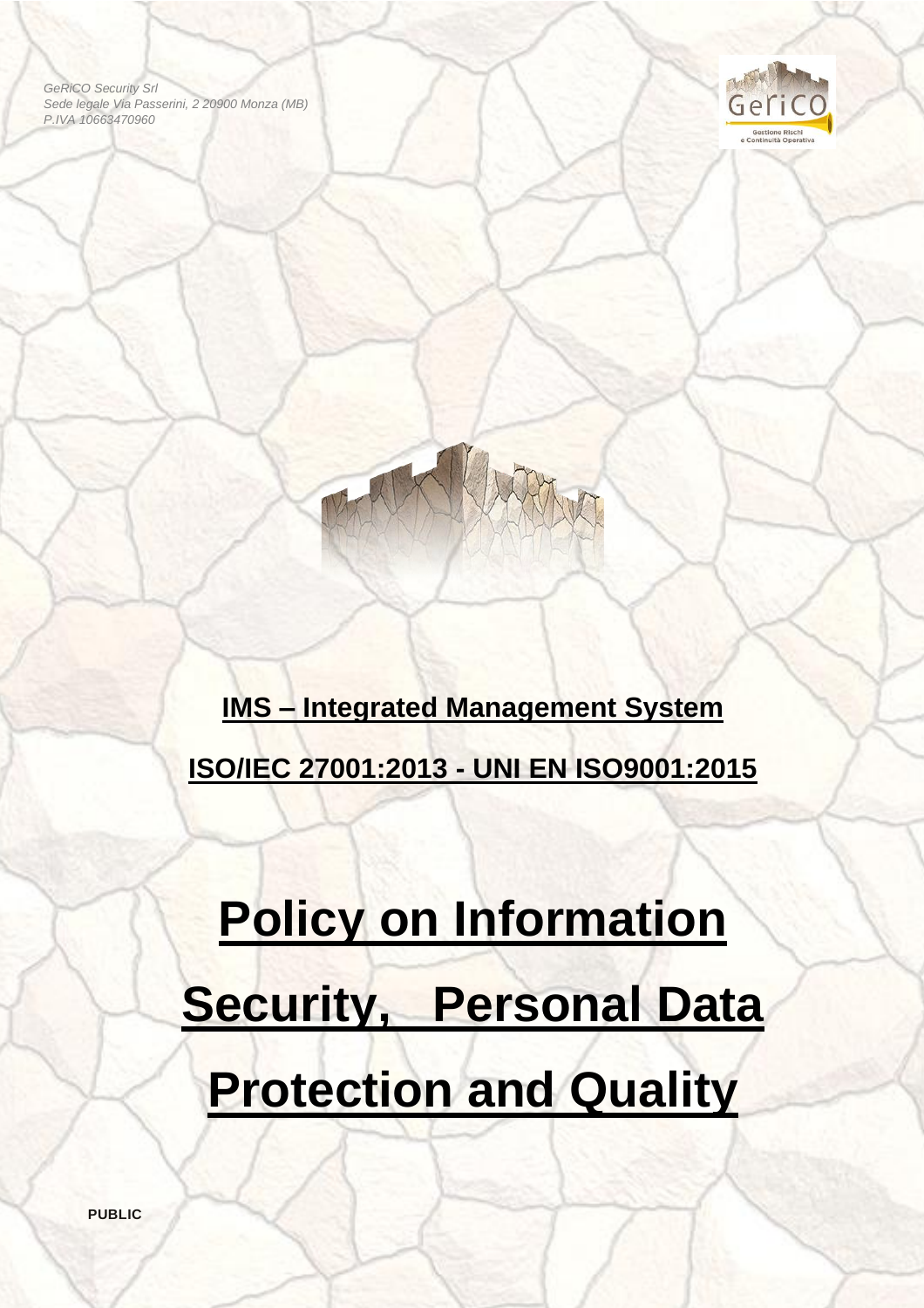Doc. SGSI ISO27001- 01 Ver 2.0 Public Date 19/11/21



## Gerico Security Srl

Prepared by: The Board of Gerico Security Srl

Date: 12/04/2022

Ver. 2.0

Information classification: Public

### TABLE OF CONTENTS

| 1              |         |  |
|----------------|---------|--|
| $\overline{2}$ |         |  |
| 2.1            |         |  |
|                |         |  |
|                |         |  |
|                | Review. |  |

| Version | Date       | <b>Remarks</b>                                                                 |
|---------|------------|--------------------------------------------------------------------------------|
| 1.0     |            | 27/09/2019   First emission                                                    |
| 1.1     | 19/11/2021 | <b>Editorial review</b>                                                        |
| 1.2     |            | 31/03/2022   Revision on Personal Data Aspects                                 |
| 2.0     | 12/04/2022 | <b>Integration as IMS of Quality and Information Security</b><br><b>Policy</b> |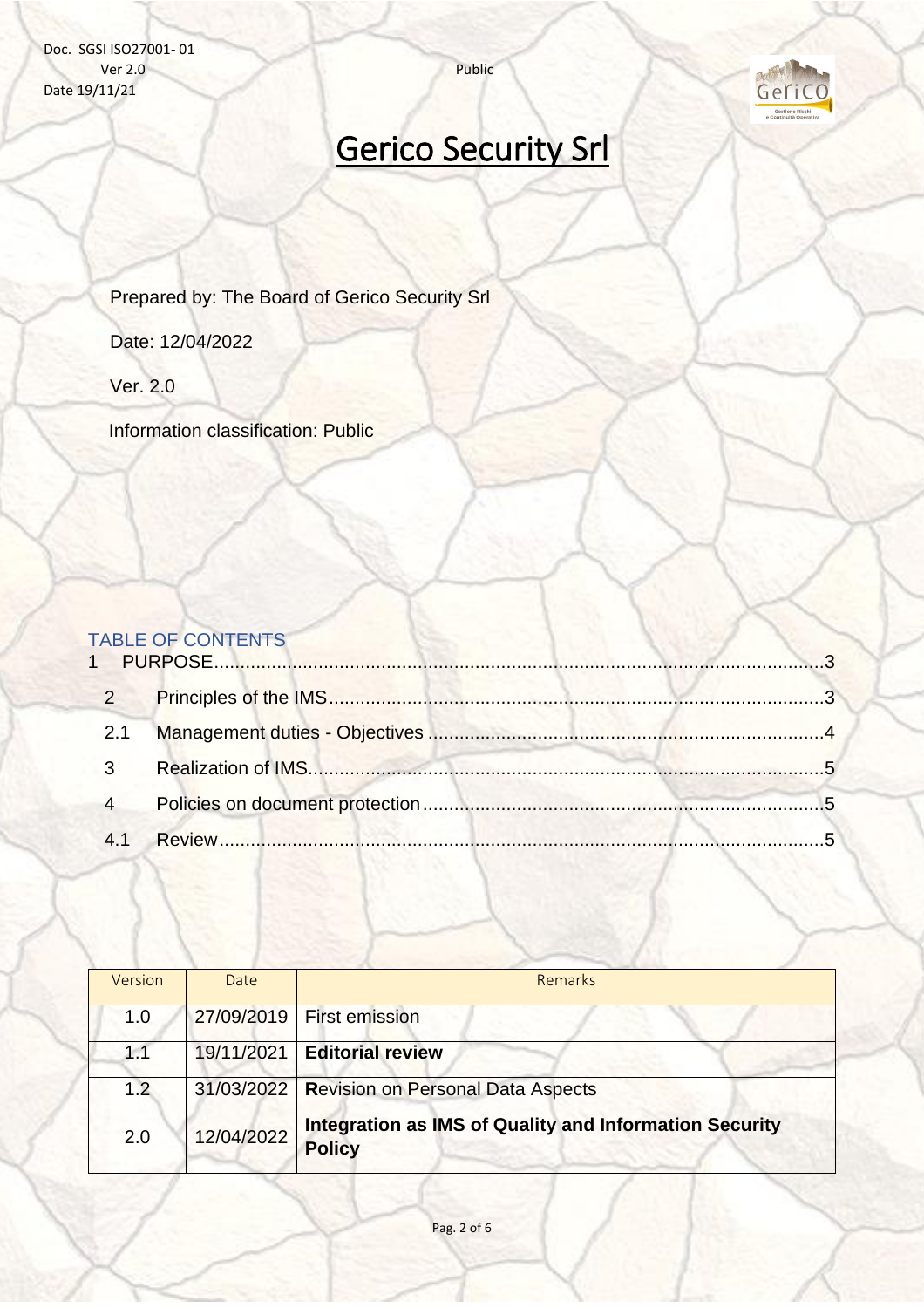

<span id="page-2-0"></span>1 PURPOSE

Gerico Security Srl defines its policy on Information Security regarding an Information security and Quality management in compliance with ISO/IEC 27001:2013 and UNI EN ISO9001:2015:2015 and its Ethical Code. Gerico Security Srl implement its policies according to the principles of sustainable development, effectiveness, efficiency and quality of the internal processes and professional services provided to its clients.

#### <span id="page-2-1"></span>2 PRINCIPLES OF THE IMS

Gerico Security has set out an Integrated Management System (IMS) for Information Security and Data Protection (ISMS) and Quality (QMS) in compliance with the law and applicable standards. The Integrated Management System is defined through a continuous risk analysis process aimed at ensuring adherence to its Ethical Code, its service quality and protecting its own information, clients' information and interested parties' information. The Comapany undertakes to continuously improve such processes and services also through its Integrated Management System for Information Security and Quality and according to its strategical objectives and Ethical Code, Quality. Business processes and the services provided to Clients are of primary importance to Gerico **Security** 

Gerico Security ensures the protection of information according to its sensitivity, availability (where needed) and prevents unauthorised accesses or changes and protects data subject rights from impacts in adherence to the principle of Accountability ex art.5.2 GDPR.

In particular, Gerico Security Srl considers essential a consistent application of its Code of Ethics to guarantee the confidentiality and the protection of the clients' information and personal data therefore, it has structured its Information Security Management System (ISMS) to achieve the goals thereof.

Gerico Security ensures the resources needed, such as personnel, information, systems and infrastructures to protect confidentiality, integrity and availability of information throughout its activity. To this end, it carries out specific controls over information security in compliance with law on the legal protection of personal data in particular.

The Board ensures its commitment to the continuous improvement of its Information Security Management and Quality and adherence to the law and its Ethical Code.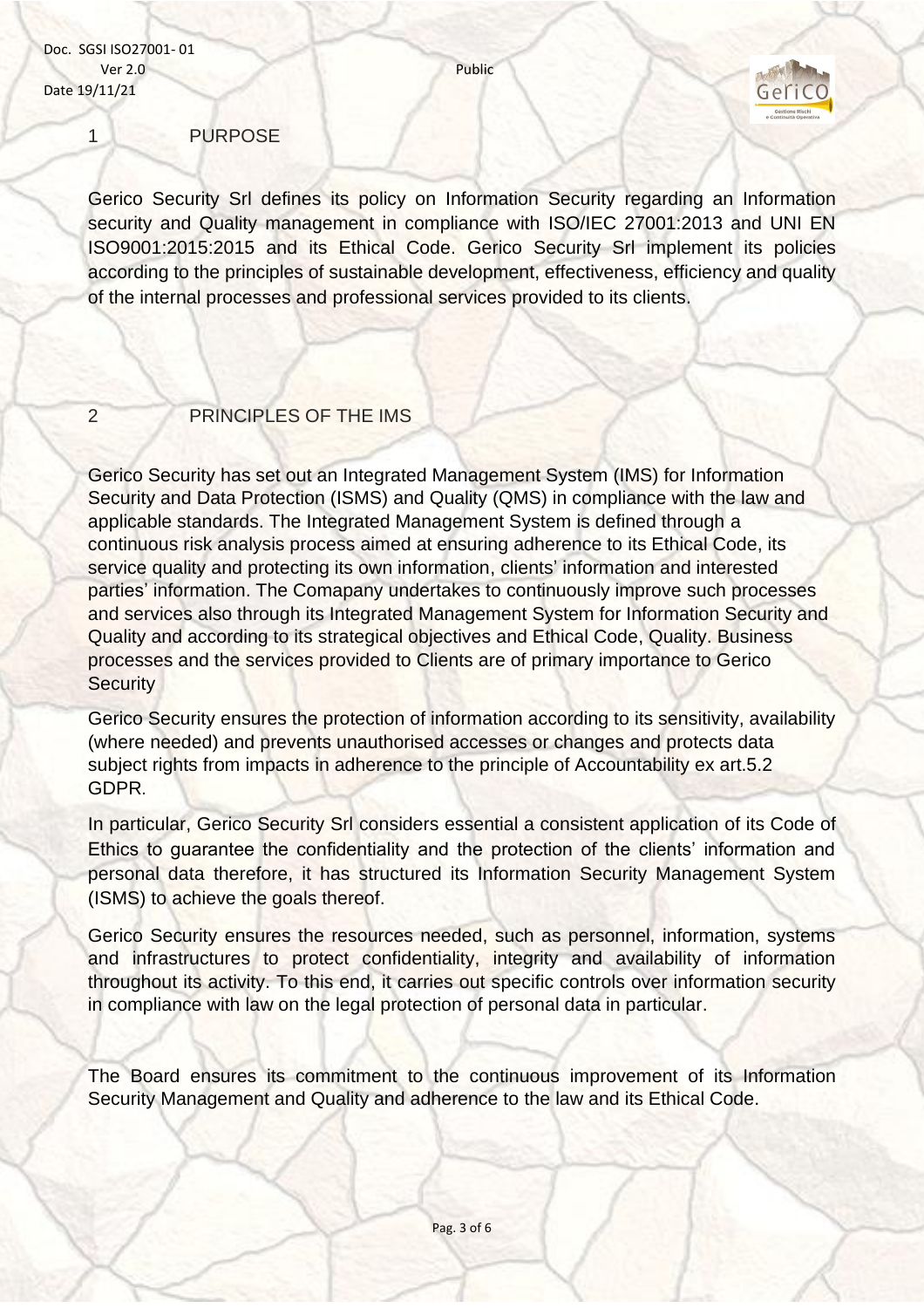Doc. SGSI ISO27001- 01 Ver 2.0 Public Date 19/11/21



<span id="page-3-0"></span>

#### 2.1 MANAGEMENT DUTIES - OBJECTIVES

Gerico Security Srl has set out and maintains the IMS in compliance with ISO/IEC 27001:2013 and UNI EN ISO 9001:2015. Its objectives are as follows:

- A. Objectives of Information security:
	- Protection of the Company and client information which is obtained, treated or produced throughout the professional services carried out, protecting information confidentiality, integrity and availability.
		- Where necessary, ensure the appropriate access to the right information and avoid unauthorised accesses to Gerico Security Srl personnel and staff or of those who work in Partnership
	- Set out and implement the ISMS security measures to protect information against breaches, misuse and frauds.
	- Define internal and external roles and responsibilities for information security.
	- Support personnel and staff by providing appropriate training and running courses in information security for security awareness and risk minimisation.
	- Ensure information security continuity in case of an adverse scenario or if a threat takes place.
	- Ensure compliance with the ISO/IEC 27001:2013 standard.
	- Maintain adherence to contractual agreements, law and regulations on information security in particular.
- B. Objectives of Quality:
	- adopt and implement principles and good practices to ensure the Quality of the company's processes and services to be provided in order to promote Certificates of compliance with standards;
	- set out an Integrated Management System (IMS) in compliance with UNI EN ISO 9001:2015, aimed at providing Clients with the best possible service, based on quality processes;
	- identify roles and responsibilities to be assigned to its staff regardless its hierarchical organization levels, also involving third party personnel with key roles;
	- assign the resources needed to implement the appropriate measures for the Quality of internal processes and Client services;
	- continuously promote the Integrated Management System through the constant commitment of those who have apical Positions and Functions;
	- identify, formalize and apply the rules for the services to be provided in accordance with ethical and improvement principles;
	- develop personnel awareness programs through periodic information and training sessions;
	- prepare appropriate reaction and management measures in case of events which may have impacts on quality business process and on Quality Client services;
	- adhere to the requirements of contracts, law and regulations as regards both the internal processes and the activities for the Clients;
	- promote the development of and select professional providers in accordance with the Ethical Code and this Policy by making commitments to behave accordingly.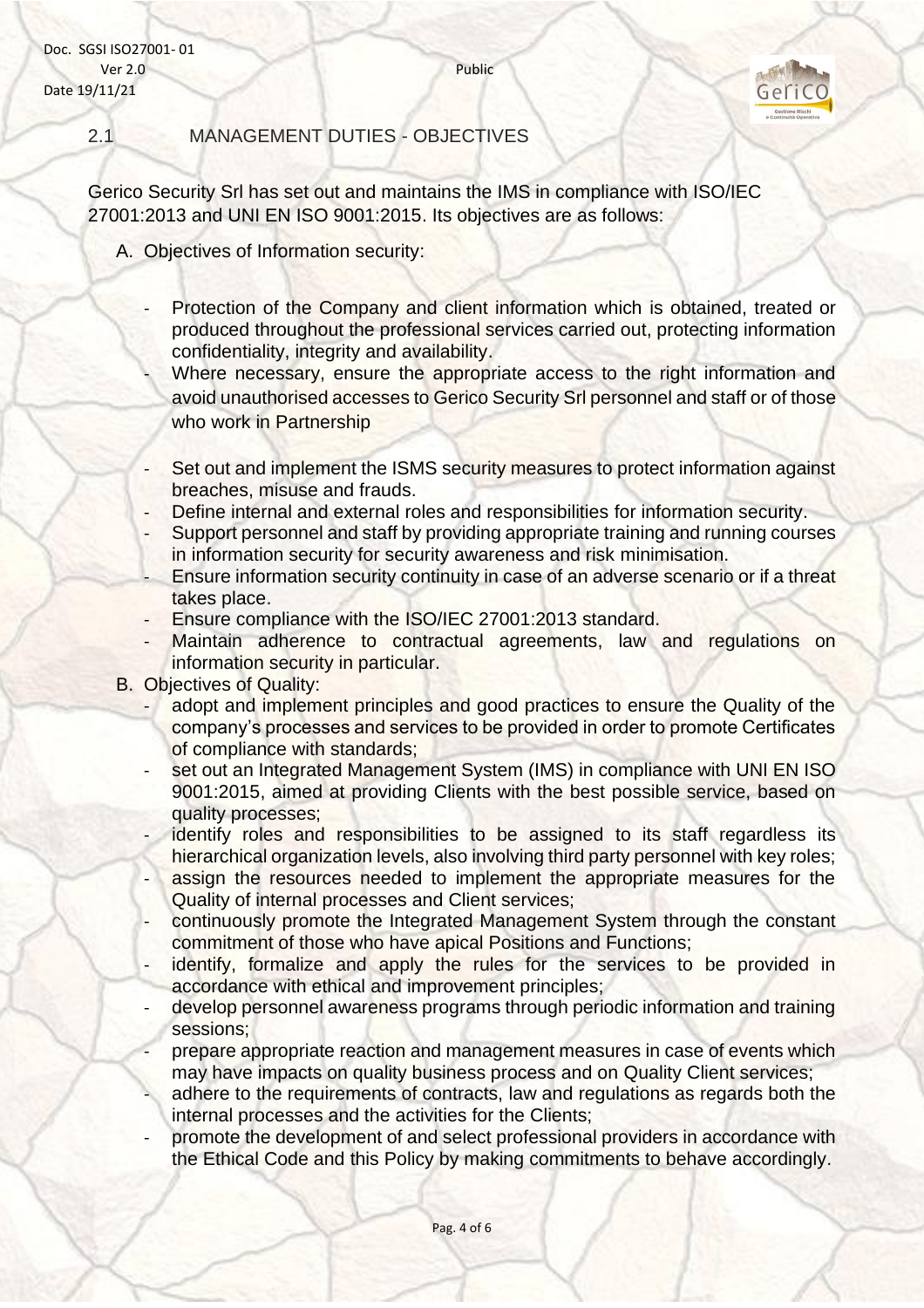

make commitments to continuously improving the Integrated Management System by planning, carrying out, verifying and implementing measures and preventive actions from possible impacts on the processes and Client service **Quality** 

<span id="page-4-0"></span>3 IMPLEMENTATION OF THE IIMS

The IMS includes all policies and procedures implemented for the achievement of information security, Quality and Data Protection objectives.

The IMS scope encloses all activities and processes to provide operational, administrative and support activities.

All shareholders, employees, collaborators, providers, contractors, partners and third parties who treat Gerico's information or Gerico's client information are required to adhere to the present policy on information security, personal data protection and Quality. The Board of Gerico Security Srl is directly responsible for the policy implementation and adherence to the policy by the above parties.

The Board shares the principles and the objectives of the IMS and fully supports its implementation and maintenance by providing the resources needed to this end.

The Board approves and issues the present policy on security information, personal data protection and Quality which constitutes a programmatic document of reference for all the other IMS documents. Then, the Board communicates the policy and makes it available to all interested parties as needed.

#### <span id="page-4-1"></span>4 POLICIES ON DOCUMENT PROTECTION

Gerico Security Srl has drew up, approved, published and communicated the present policy and suitable internal documentation regarding information Security, personal data protection and Quality to employees and interested parties.

The policies are made available on the Company's official website. The documents of the IMS can be shared with third parties and made available upon request.

In addition, Gerico Security Srl periodically provides the documents needed to monitor and track the IMS status of performance and adherence to standards, law, regulations and contractual terms in force.

<span id="page-4-2"></span>4.1 REVIEW